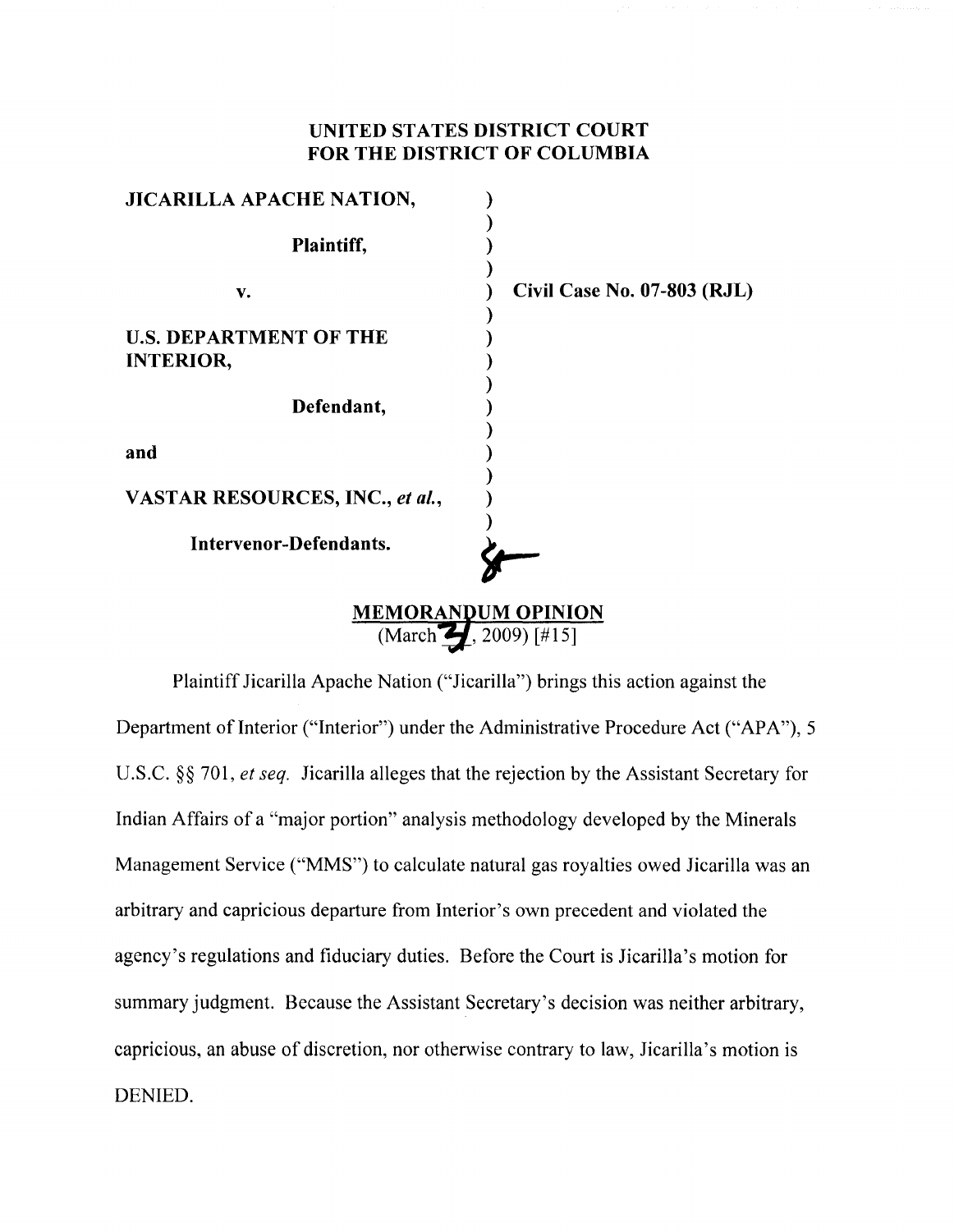#### **BACKGROUND**

Jicarilla, a federally recognized Indian tribe, is a lessor of natural gas produced on its reservation in northwest New Mexico (the "Reservation") pursuant to standard leases issued by Interior in accordance with the Indian Mineral Leasing Act, 25 U.S.C. § 396ag. Under the leases, lessees are required to pay royalties to Jicarilla equal to 1I6th or 1/8th the value of the natural gas produced and sold. (A.R. 1372-75,  $\parallel$  3(c) (hereinafter the "Lease")). In some instances, the price paid for gas produced on the Reservation does not accurately reflect market value because the gas is sold under nonarm's-length contracts. To ensure that Jicarilla receives full royalties in such instances, the leases contain a standard provision defining how Interior may calculate an alternative "value" for royalty purposes. Referred to as the "major portion" provision, it provides:

"value" for the purposes hereof may, in the discretion of the Secretary, be calculated on the basis of the highest price paid or offered ... at the time of production *for the major portion* of the oil of the same gravity, and gas, and/or natural gasoline, and/or other hydrocarbon substances produced and sold from the field where the leased lands are situated.

(Lease  $\P$  3(c) (emphasis added).)

In 1988, MMS promulgated revised regulations related to the calculation of royalties pursuant to the major portion provision. Before 1988, the relevant regulations effectively mirrored the lease language, leaving unspecified what percentage of sales constituted a "major portion." 1 With the 1988 MMS regulations, however, MMS promulgated express requirements, providing:

 $\mathbf{I}$ 

The pre-1988 regulations stated: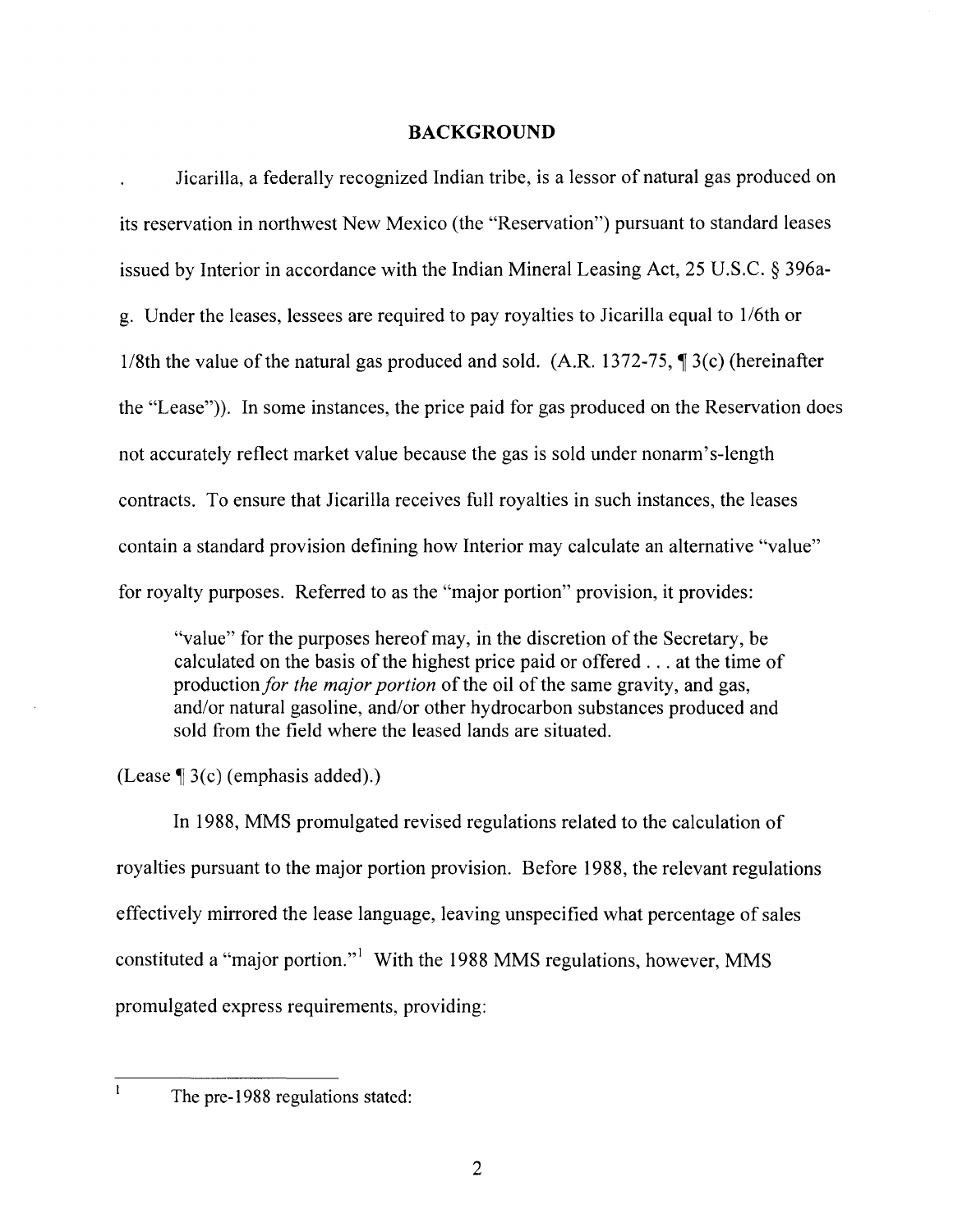The major portion will be calculated using like-quality gas sold under arm's-length contracts from the same field (or, if necessary to obtain a reasonable sample, from the same area) for each month. All such sales will be arrayed from highest price to lowest price (at the bottom). The major portion is that price at which *SO* percent (by volume) plus 1 mcf of the gas (starting from the bottom) is sold.

30 C.F.R §§ 206. 1 S2(a)(3)(ii) (unprocessed gas) and 206.1S3(a)(3)(ii) (processed gas)

*(1988-199S), recodified at* 30 C.F.R. §§ 206. 172(a)(3)(i) and 206. 173(a)(3)(i) (1996-

1999).<sup>2</sup> The 1988 MMS regulations also provided, however, that if the regulations were

ever in conflict with any given lease terms, the lease terms would control. 30 C.F.R. §

206.lS0(b) (1988).

In 1996, MMS began working with Jicarilla to develop a major portion

methodology for JicariIla's gas leases. (A.R.204.) After reviewing the available data

sources, MMS determined that no existing database contained 100 percent of the arms-

length, like-quality gas sales for the Reservation. (A.R. Supp. 4.) Rather than forgo a

major portion analysis, however, MMS determined that JicariIIa's Royalty-in-Kind (RIK)

program, under which Jicarilla received its 1/6th or 1/8th royalty share in kind and sold

The value of production, for the purpose of computing royalty, shall be the estimated reasonable value of the product as determined by the Associate Director due consideration being given to the highest price paid for a part or for a majority of like quality in the same field, to the price received by the lessee, to posted prices, and to other relevant matters .... In the absence of good reason to the contrary, value computed on the basis of the highest price per barrel, thousand cubic feet for the major portion of like quality oil, gas, or other products produced and sold from the field or area where the leased lands are situated will be considered to be a reasonable value.

30 C.F.R. § 206.103 (1987); *see also* 25 C.F.R. § 211.13(a) (1987).

 $2 \text{ In } 1999$ , MMS again revised its major portion regulations, modifying the formula such that "[t]he major portion value is that price at which 25 percent (by volume) of the gas (starting from the highest) is sold." 30 C.F.R.  $\S$  206.174(a)(4)(iii) (2000). The revised regulation, however, was not in effect during the time period relevant in this case.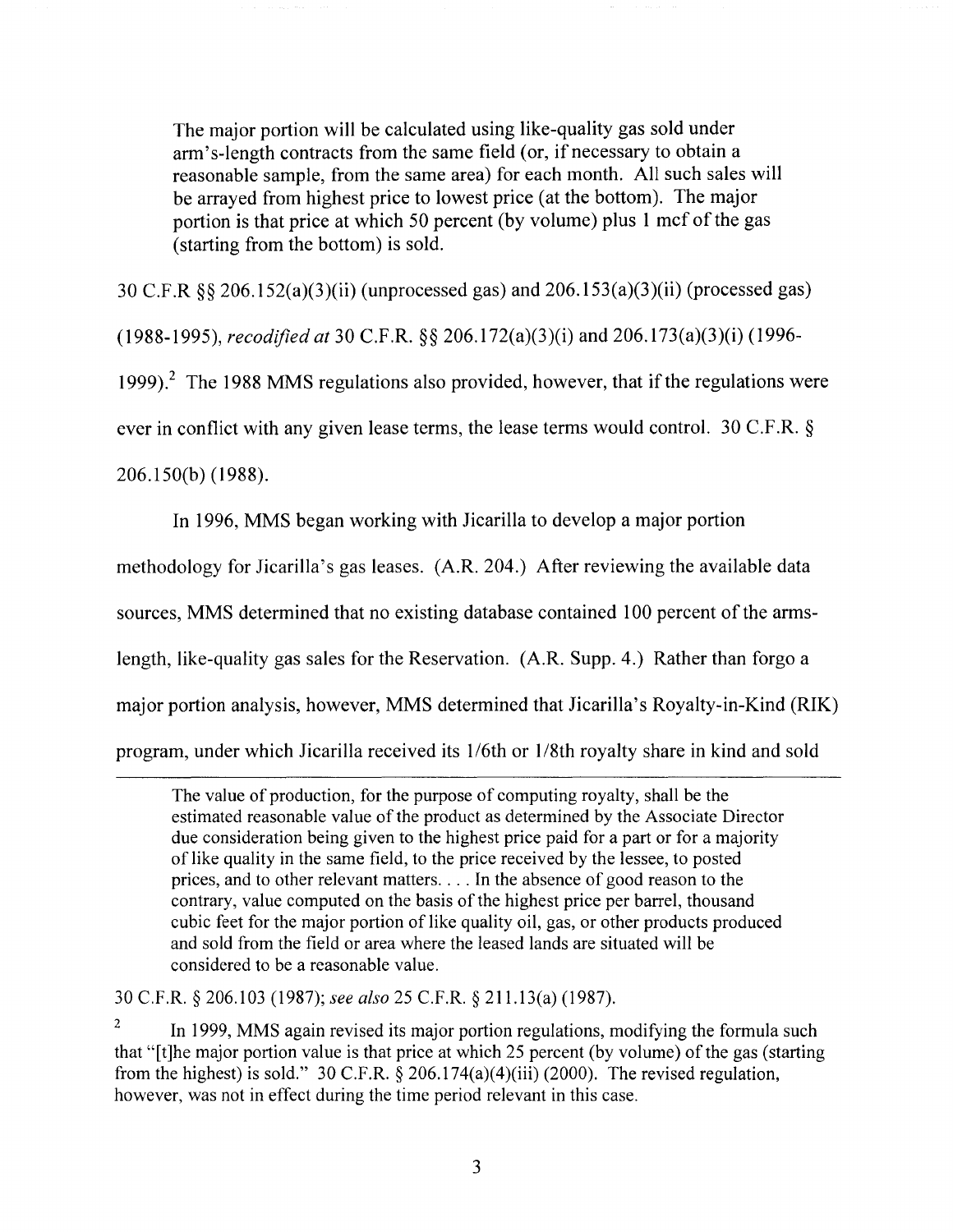the gas at arm's-length itself, provided sufficient data. (A.R. Supp. 4; A.R. 135.) Based on the assumption that the RIK share prices were representative of the prices received for the remaining 5/6ths or 7/8ths of gas sold, MMS adopted a methodology under which MMS extrapolated monthly major portion prices from the price received for the RIK shares. (A.R. 134-35.) MMS also determined that New Mexico's demarcation of gas resources into overlapping "pools," rather than "fields," precluded MMS from defining distinct field boundaries within the Reservation, necessitating the use of the Reservation boundary itself as the relevant "area" for purposes of the methodology (the "Jicarilla methodology"). (A.R. 136.) MMS thereafter issued 39 virtually identical Orders to Perform in 1998 and 1999, directing lessee companies to pay any additional royalties owed Jicarilla for the period January 1984 through June 1995 based on the major portion prices MMS calculated using the Jicarilla methodology.3 *(See, e.g.,* A.R. 63.)

Several lessee companies appealed the Orders to Perform within Interior pursuant to 30 C.F.R. Part 290, alleging that various aspects of the Jicarilla methodology violated the 1988 MMS regulations. In December 2000, the Assistant Secretary for Indian Affairs issued Interior's first three decisions, each upholding the Jicarilla methodology in virtually identical opinions. In the decisions Interior cited "good sense and sound equity" as guiding principles and relied on the discretion granted the agency under the lease terms to hold that "despite the inherent limitations relating to the availability of data, [MMS]

<sup>&</sup>lt;sup>3</sup> The Orders to Perform ordered the companies to calculate royalties owed Jicarilla based on the higher of the major portion price, their actual gross proceeds, or the value determined after performing dual accounting. Dual accounting entails comparing the wellhead value of the gas before it is processed to extract heavier liquid hydrocarbons and the combined values of dry residue gas and separated liquid hydrocarbons after processing the gas, less allowed processing costs. *See* 30 C.F.R. § 206.155 (1988).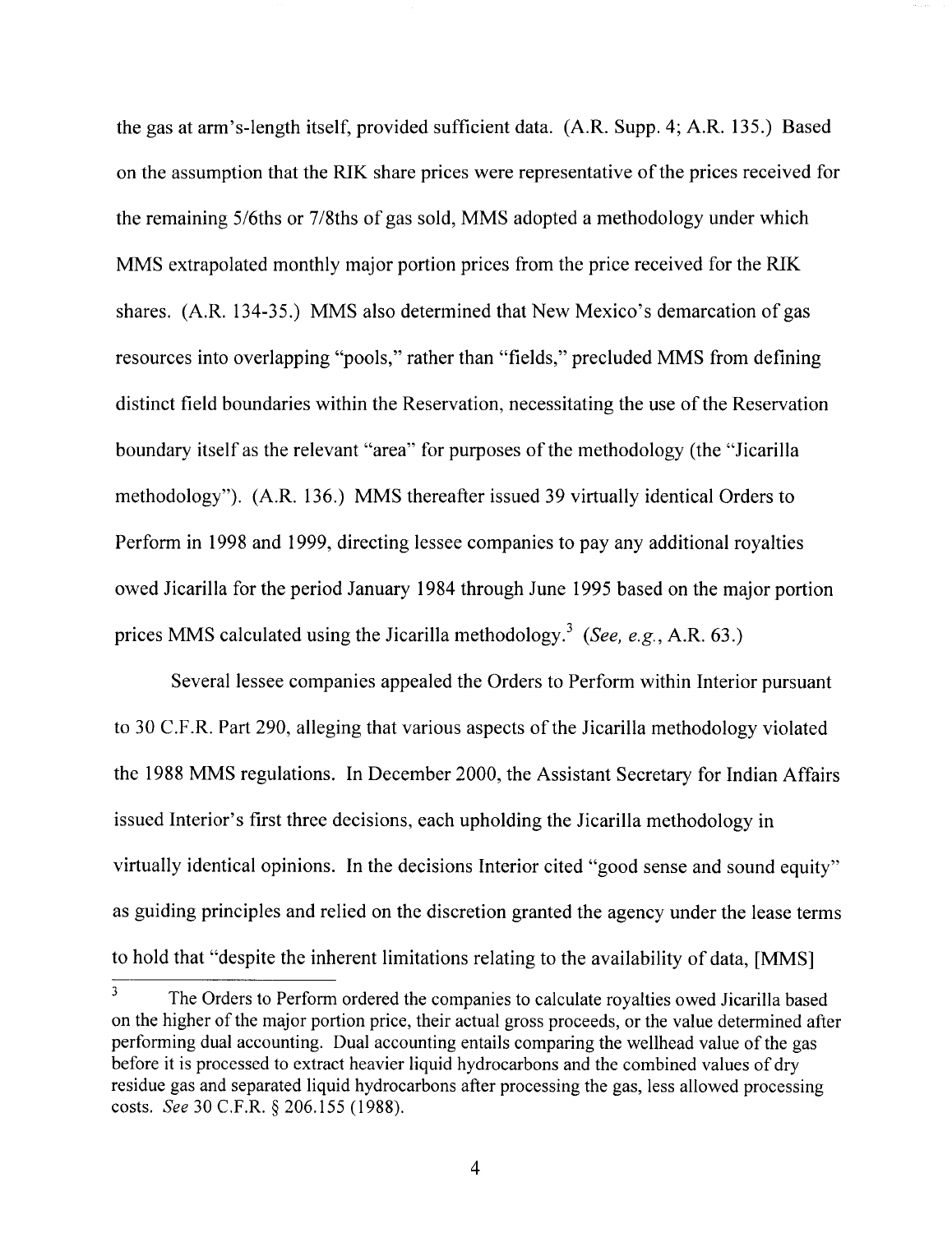has substantially complied with the requirements of the regulations." *Robert L. Bayless,*  MMS-98-0132-IND *("Bayless")* at 5 (Dec. 22, 2000); *Dugan Prod. Corp.,* MMS-98- 0130-IND at 6 (Dec. 22, 2000); *Merrion Oil* & *Gas Corp.,* MMS-98-0228-IND at 6 (Dec. 22, 2000) (collectively, the *"Bayless* decisions"). Critically, Interior determined that the Lease terms were inconsistent with the 1988 MMS regulations to the extent the regulations required calculating a "volume-weighted median price based on data that are not appropriate for the Reservation," holding that the lease terms, which did not formally define "major portion," therefore governed. *See, e.g., Bayless* at 5. Interior accordingly held that MMS's extrapolation of major portion prices from the prices received for Jicarilla's RIK share, which constituted only approximately 25% of the total arm's-length sales for the Reservation, was permissible. *Id.* at 4. Interior buttressed its determination by noting that when faced with reasonable alternatives MMS had a fiduciary duty to choose the alternative that was in the tribe's best interests. *Id.* at 5.

Six years later, in March 2007, Interior again passed judgment on the Jicarilla methodology, this time in a consolidated decision on eight additional appeals from the 1998 and 1999 Orders to Perform. In *Vastar Resources, Inc., et al.,* MMS-98-0 131-IND (Mar. 28, 2007) (A.R. Supp. 1-12) *("Vastar"),* however, the Assistant Secretary for Indian Affairs, on Interior's behalf, rejected the Jicarilla methodology for failing to meet the requirements of the 1988 MMS regulations. *Vastar* at 9. Unlike Interior's determination in the *Bayless* decisions, in *Vastar* Interior determined that no inconsistency existed between the Lease terms and the 1988 MMS regulations. *Id* at 3-4, & n.l. Reasoning that Interior is bound to follow its own regulations, fiduciary duties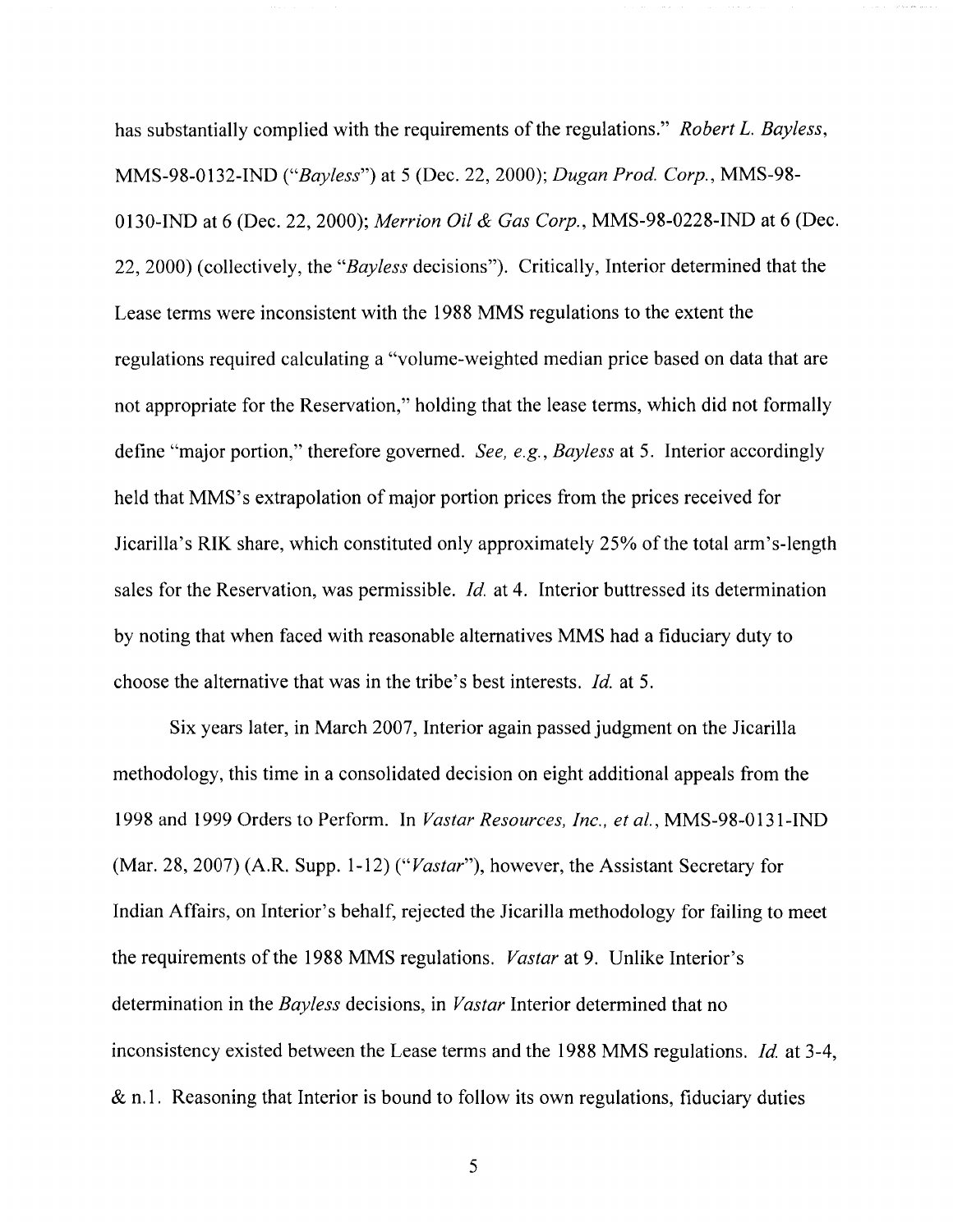notwithstanding, Interior determined that several aspects of the Jicarilla methodology violated the regulations. *Id.* at 6-11. Interior accordingly struck the major portion prices calculated using the Jicarilla methodology from the Orders to Perform. *Id.* at 12. Jicarilla subsequently filed the present suit in May 2007 seeking review of the *Vastar*  decision.

#### **DISCUSSION**

Under the APA, the Court is required to set aside agency action that is "arbitrary, capricious, an abuse of discretion or otherwise not in accordance with law." 5 U.S.C. § 706(2)(A). "This standard of review is a highly deferential one. It presumes agency action to be valid." *Ethyl Corp.* v. *EPA,* 541 F.2d **1,34** (D.C. Cir. 1976). Critical to the Court's review under this standard is whether the agency has examined the relevant information and "articulated a rational explanation for its action." *See Eagle-Picher Indus., Inc. v. EPA, 759 F.2d 905, 921 (D.C. Cir. 1985). In its motion for summary* judgment, Jicarilla challenges the *Vastar* decision on three bases. For the following reasons, none of the three warrants a reversal of the agency's decision.

## **I. Fidelity to Agency Precedent**

Jicarilla first argues that Interior's failure in *Vastar* to explicitly discuss and explain its departure from the *Bayless* decisions renders *Vastar* arbitrary and capricious. Interior and intervenor-defendants Vastar Resources, Inc., *et aI.,* (collectively, "defendants") argue, not surprisingly, that Interior has inherent authority to reconsider prior decisions and *Vastar* provided sufficient reasoned explanation for its determination. I agree.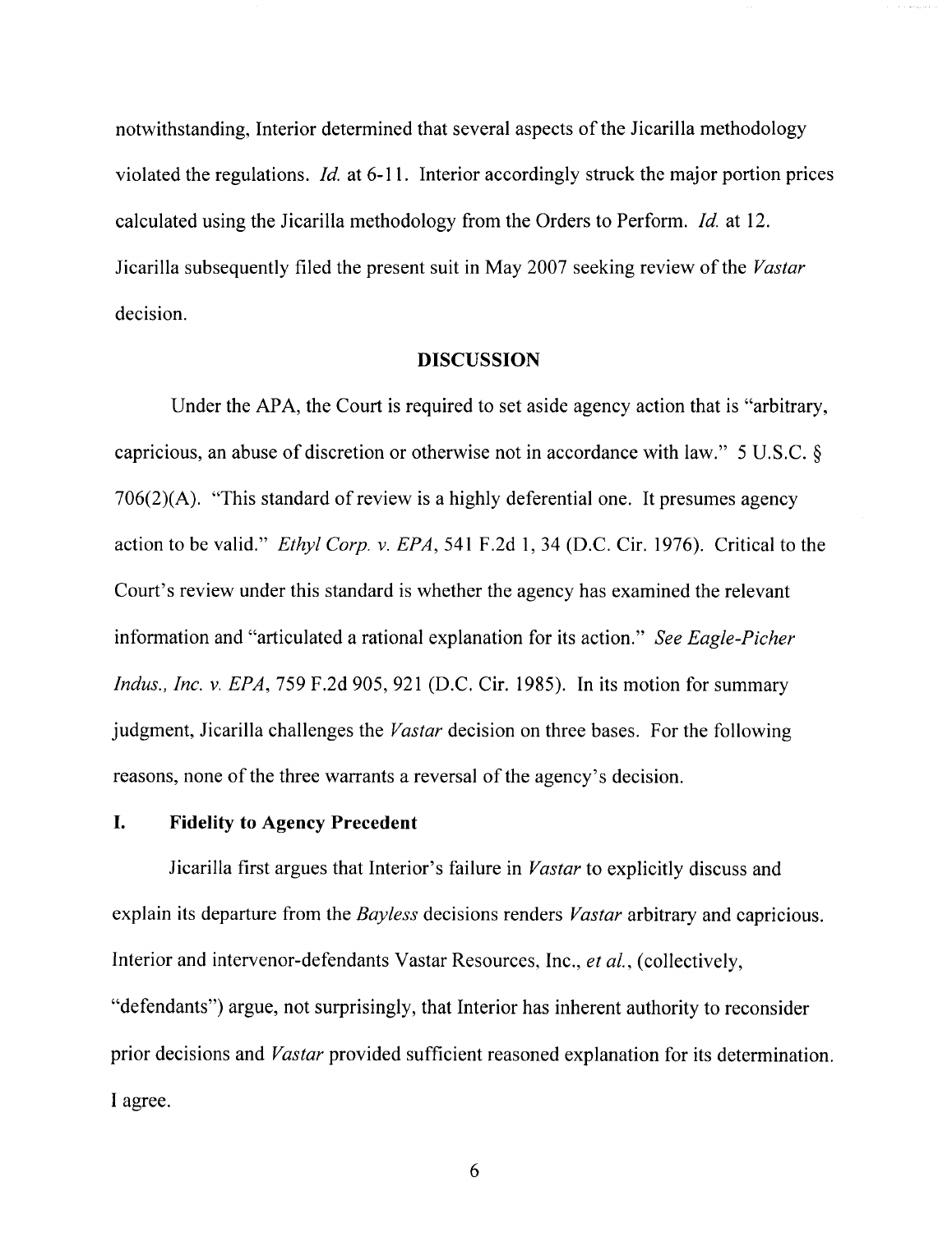While agencies are generally under a duty to treat likes cases alike, *Westar Energy, Inc.* v. *FERC,* 473 F.3d 1239, 1241 (D.C. Cir. 2007), they are also "free to change course as their expertise and experience may suggest or require." *Ramaprakash*  v. *FAA,* 346 F.3d 1121, 1124 (D.C. Cir. 2003). Indeed, it is well settled that "[a]n agency is free to discard precedents or practices it no longer believes correct." *Williams Gas Processing-Gulf Coast Co.* v. *FERC,* 475 F.3d 319, 326 (D.C. Cir. 2006) (citation omitted). Agencies may not, however, depart from past precedent without explanation. While this Court's review under the APA is a highly deferential one, "[w]here an agency departs from established precedent without a reasoned explanation, its decision will be vacated as arbitrary and capricious." *ANR Pipeline Co.* v. *FERC,* 71 F.3d 897, 901 (D.C. Cir. 1995); see also Nat'l Fed'n of Fed. Employees, FD-1 v. Fed. Labor Relations Auth., 412 F.3d 119,124 (D.C. Cir. 2005) (an agency "must either follow its own precedent or 'provide a reasoned explanation for' its decision to depart from that precedent" (citation omitted»; *Greater Boston Television Corp.* v. *FCC,* 444 F.2d 841,852 (D.C. Cir. 1970) (agencies departing from their own precedent must "supply a reasoned analysis indicating that prior policies and standards are being deliberately changed, not casually ignored").

In this case, while Interior did not mention the *Bayless* decisions by name in *Vastar,* neither did Interior sidestep or gloss over without discussion the key issues underlying the *Bayless* decisions. Rather, Interior faced them head on and provided a reasoned explanation for why and how it came to different conclusions. *Cf Columbia Broad. Sys., Inc.* v. *FCC,* 454 F.2d 1018, 1027 (D.C. Cir. 1971) (agency decision arbitrary and capricious where agency attempted to sidestep conflicting precedent without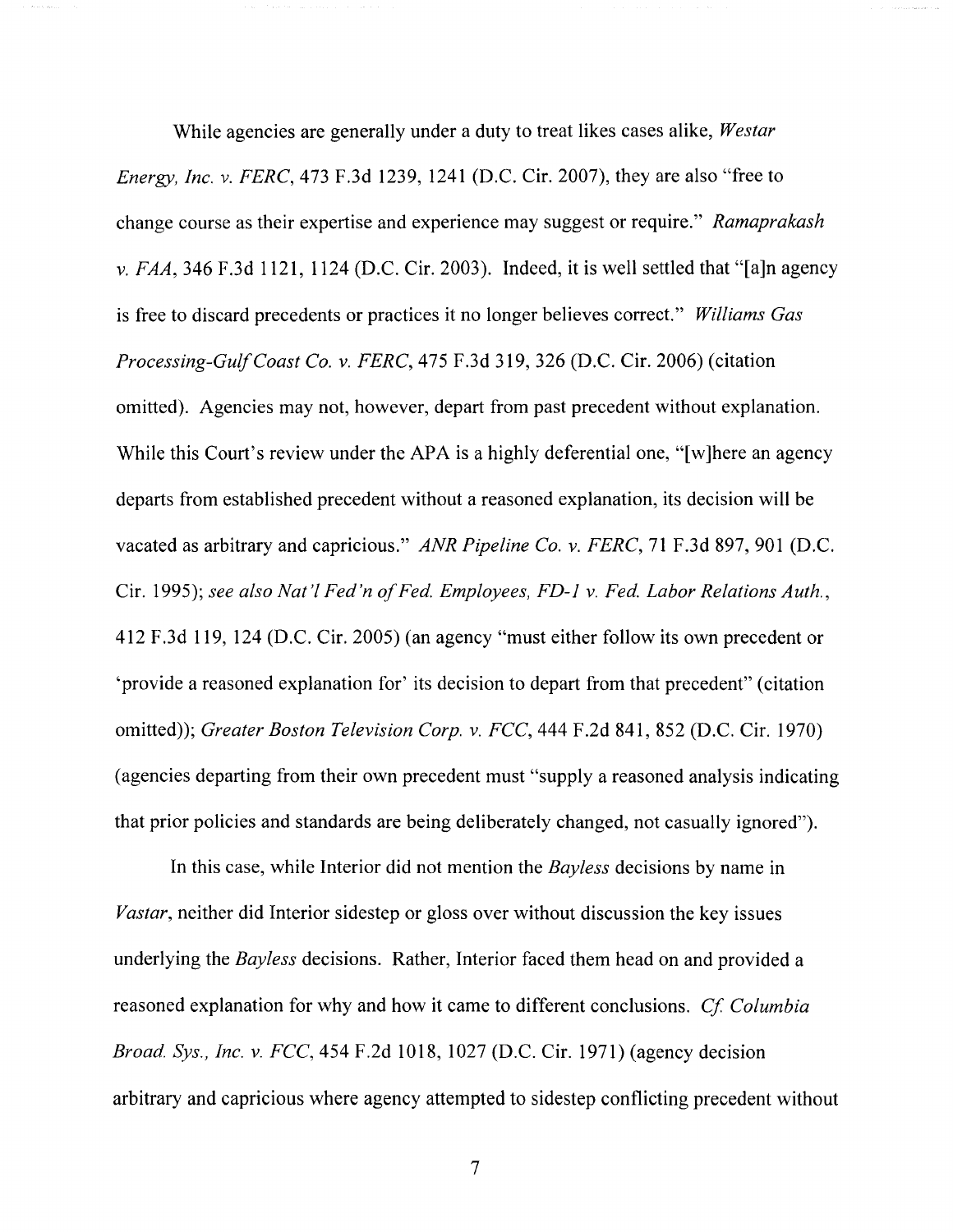explanation). At the outset, Interior assessed whether the Lease terms were in fact inconsistent with the 1988 MMS regulations, as the *Bayless* decisions had determined. *Vastar* at 3-4. Citing their similar language and the Lease's lack of a definition of "major portion," Interior explained its determination that no inconsistency existed that would require setting aside the 1988 MMS regulations. *Id.* at 3-4, & n.l. Interior then went on to explain in detail the myriad ways the Jicarilla methodology violated the 1988 MMS regulations, which included: relying on RIK sales data that constituted substantially less than 50 percent of arm's-length sales; improperly extrapolating major portion prices from the RIK sales data; relying on sales data for gas that was not like-quality in all instances; defining the relevant "area" to include thirty separate pools from many different formations without showing similarity of characteristics; and calculating major portion prices on an annual, rather than monthly, basis. *Id.* at 8-11. While a citation to the *Bayless* decisions may have made the agency's about-face more explicit, the *Vastar*  decision's analysis left no uncertainty as to the reasoning underlying Interior's new determination. *Cf Hatch* v. *FERC,* 654 F.2d 825,834-35 (D.C. Cir. 1981) (agency's failure to adequately explain its new position left future interested parties "with no guideposts for determining the consistency of administrative action in similar cases, or for accurately predicting future action by the Commission"); *Philadelphia Gas Works* v. *FERC*, 989 F.2d 1246, 1250 (D.C. Cir. 1993) (noting the court's significant uncertainty as to what considerations the agency relied upon to adopt its new position and how those factors related to prior precedent).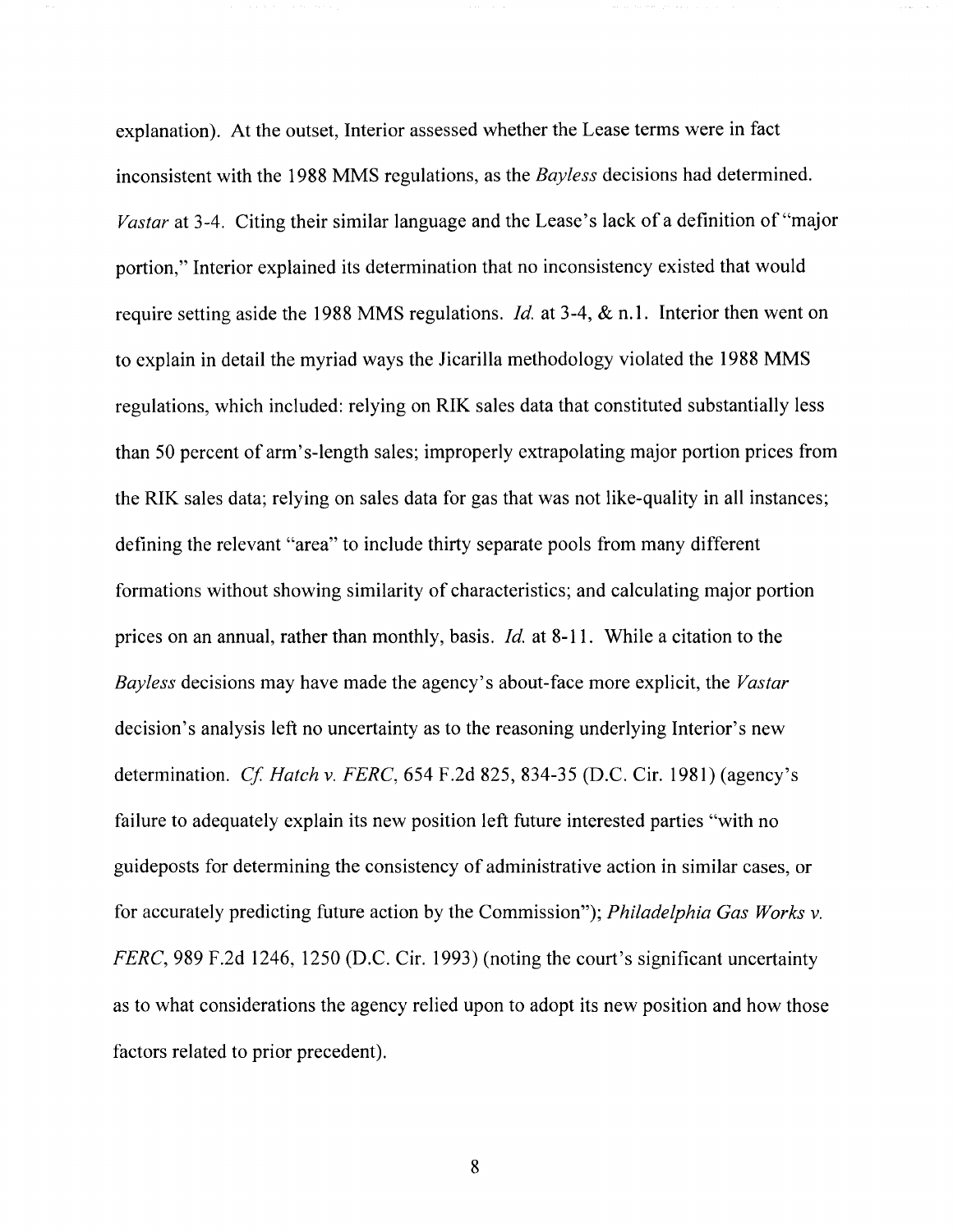In addition, the *Vastar* decision provided no hint of "ad hocery," arbitrariness, or indifference to the rule of law. *See Ramaprakash,* 346 F.3d at 1130 ("This court has observed that 'the core concern underlying the prohibition of arbitrary or capricious agency action' is that agency 'ad hocery' is impermissible." (citation omitted)); *Columbia Broad. Sys., Inc.,* 454 F .2d at 1027. Interior did not treat similarly-situated parties in an inconsistent manner without explanation, a hallmark of arbitrariness. *Colo. Interstate Gas Co. v. FERC*, 850 F.2d 769, 774 (D.C. Cir. 1988). Rather, Interior reconsidered its position on the legality of a methodology that applied to a single entity for the permissible purpose of ensuring that the agency complied with its own regulations. *See Saulque* v. *United States,* 663 F.2d 968,975 (9th Cir. 1981) (previous erroneous finding by agency does not preclude agency from changing its position in order to comply with the law); *cf Williams Gas Processing-Gulf Coast Co.,* 475 F.3d at 322 (vacating agency decision revisiting prior inconsistent agency case law as to the same entity where agency "neither explained its action as consistent with precedent *nor justified it as a reasoned and permissible shift in policy"* (emphasis added)). Accordingly, despite Interior's failure to mention or distinguish the *Bayless* decisions by name, the agency provided the requisite reasoned explanation for its determination in *Vastar* that the Jicarilla methodology upheld in the *Bayless* decisions violated Interior's regulations. Accordingly, *Vastar* cannot be overturned on these grounds.

# II. Consistency Between the Lease Terms and the 1988 MMS Regulations

Jicarilla next argues that Interior's determination in *Vastar* that the Lease terms and the 1988 MMS regulations were consistent was erroneous and therefore Interior's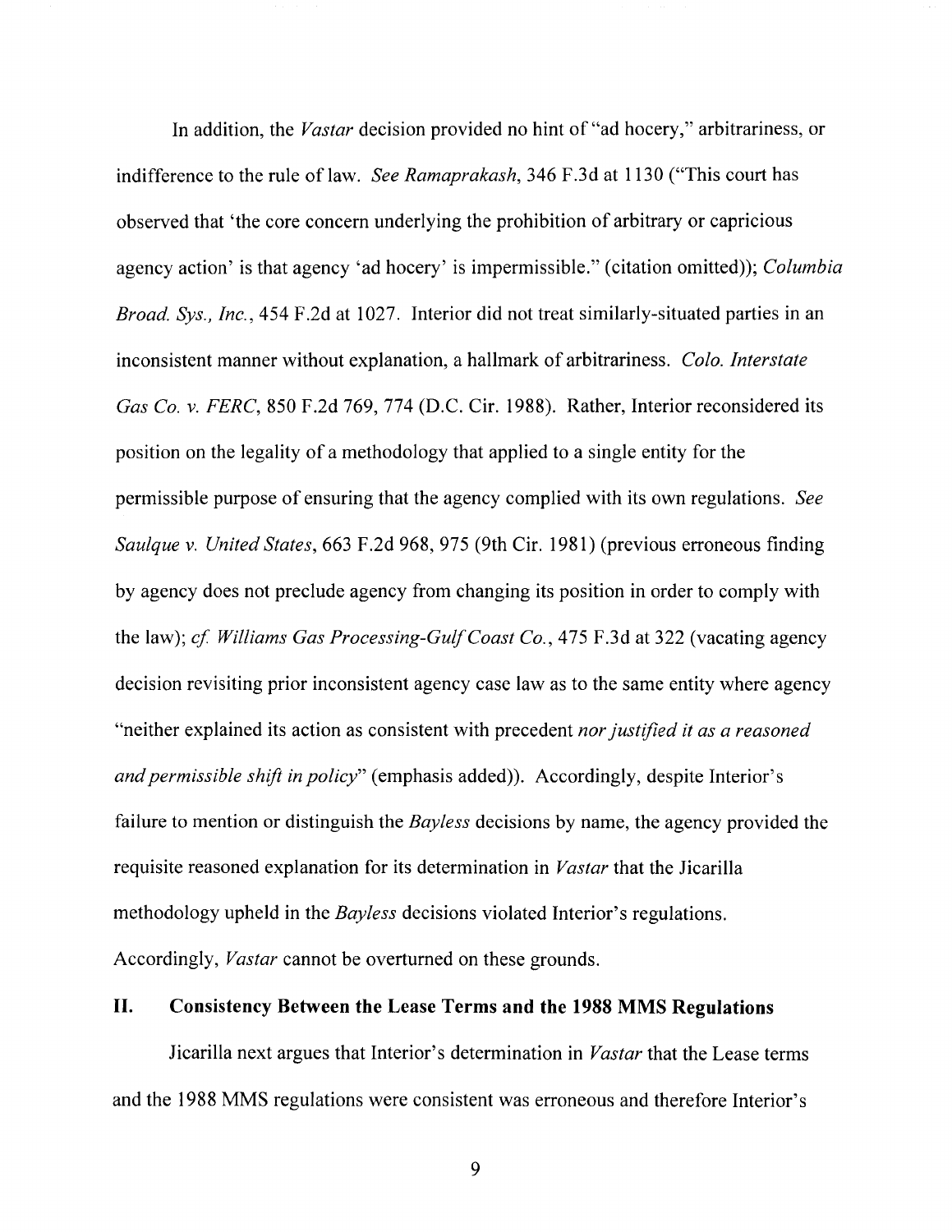failure to give primacy to the Lease terms violated Interior's own regulations. Defendants argue, conversely, that Interior correctly determined that no inconsistency existed and that Interior's determination must be afforded deference. For the following reasons, I again agree.

"An agency's interpretation of its own regulations is entitled to substantial deference." *S.A. Storer* & *Sons Co.* v. *Sec'y a/Labor,* 360 F.3d 1363,1368 (D.C. Cir. 2004) (internal quotation marks omitted). Indeed, this Court's "task is not to decide which among several competing interpretations best serves the regulatory purpose. Rather, the agency's interpretation must be given controlling weight unless it is plainly erroneous or inconsistent with the regulation." *Thomas Jefferson Univ.* v. *Shalala, 512*  U.S. 504, 512 (1994) (internal quotation marks omitted). Here, the 1988 MMS regulations use as their starting point the major portion standard set forth in the Lease, namely that "major portion means the highest price paid or offered at the time of production for the major portion of gas production from the same field." 30 C.F.R §§ 206.152(a)(3)(ii) and 206.153(a)(3)(ii) (1988-1995); *compare id., with* (Lease ¶ 3(c) (value "calculated on the basis of the highest price paid or offered ... at the time of production for the major portion of ... gas ... produced and sold from the field where the leases lands are situated.")). The regulations then go on to specify in detail how to calculate the "major portion," defining major portion price as "that price at which 50 percent (by volume) plus 1 mcfofthe gas (starting from the bottom [of the array of prices]) is sold." 30 C.F.R §§ 206.152(a)(3)(ii) and 206.153(a)(3)(ii) (1988-1995).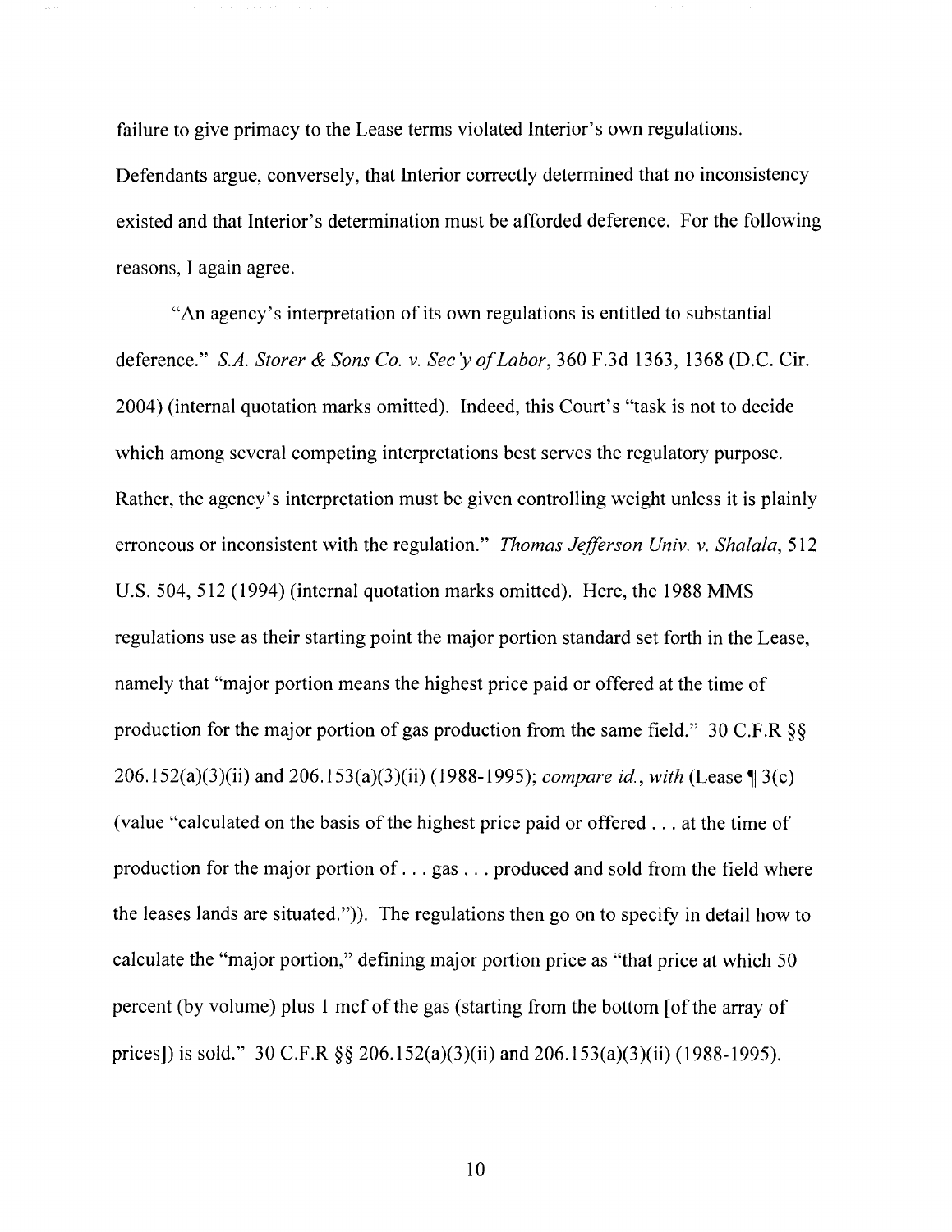Jicarilla argues that this volume-weighted median price is inconsistent with the Lease terms, which require that the major portion price equal the *"highest* price paid or offered" for a "major portion." (Lease  $\P 3(c)$  (emphasis added).) Critically, however, the Lease does not define what constitutes a "major portion," and the Lease expressly incorporates Interior's regulations, including those promulgated after the Lease's issuance. (Lease  $\sqrt{3}$  3(g) (stating that the parties agree "[t]o abide by and conform to any and all regulations of the Secretary of the Interior now or hereafter in force relative to such leases").) While the imposition of a 50 percent threshold volume requirement may preclude MMS from calculating a major portion price for Jicarilla due to data limitations, such a requirement does not render the regulations inconsistent with the Lease terms where the Lease is silent as to the definition of "major portion."<sup>4</sup> In fact, Interior appears to have used a volume-weighted median analysis to calculate major portion prices even *prior* to Interior's promulgation of the 1988 MMS regulations. *See, e.g., Shoshone Indian Tribe* & *Arapahoe Indian Tribe* v. *Hodel,* No. C81-131-K, slip op. at 6 (D. Wyo. Jan. 11, 1988) (affirming Interior's consistent interpretation of pre-1988 MMS regulations "as requiring a median base floor price calculation in conducting a major portion analysis"); *Burlington Res. Oil* & *Gas Co.,* 151 IBLA 144, 157, n.2 (Nov. 30, 1999) (noting that the pre-1988 regulations had "substantially the same requirements for the major portion analysis" as the 1988 MMS regulations). Accordingly, Interior's

 $4 \text{ Indeed, it is not unprecedented for major portion methodologies carried by MMS to be}$ struck down on the basis that the data used was insufficient under the regulations. In *Burlington Res. Oil* & *Gas Co.,* 151 IBLA 144, 158-59 (1999), for example, the Interior Board of Land Appeals precluded MMS from performing a major portion analysis based on nonarm's-length data.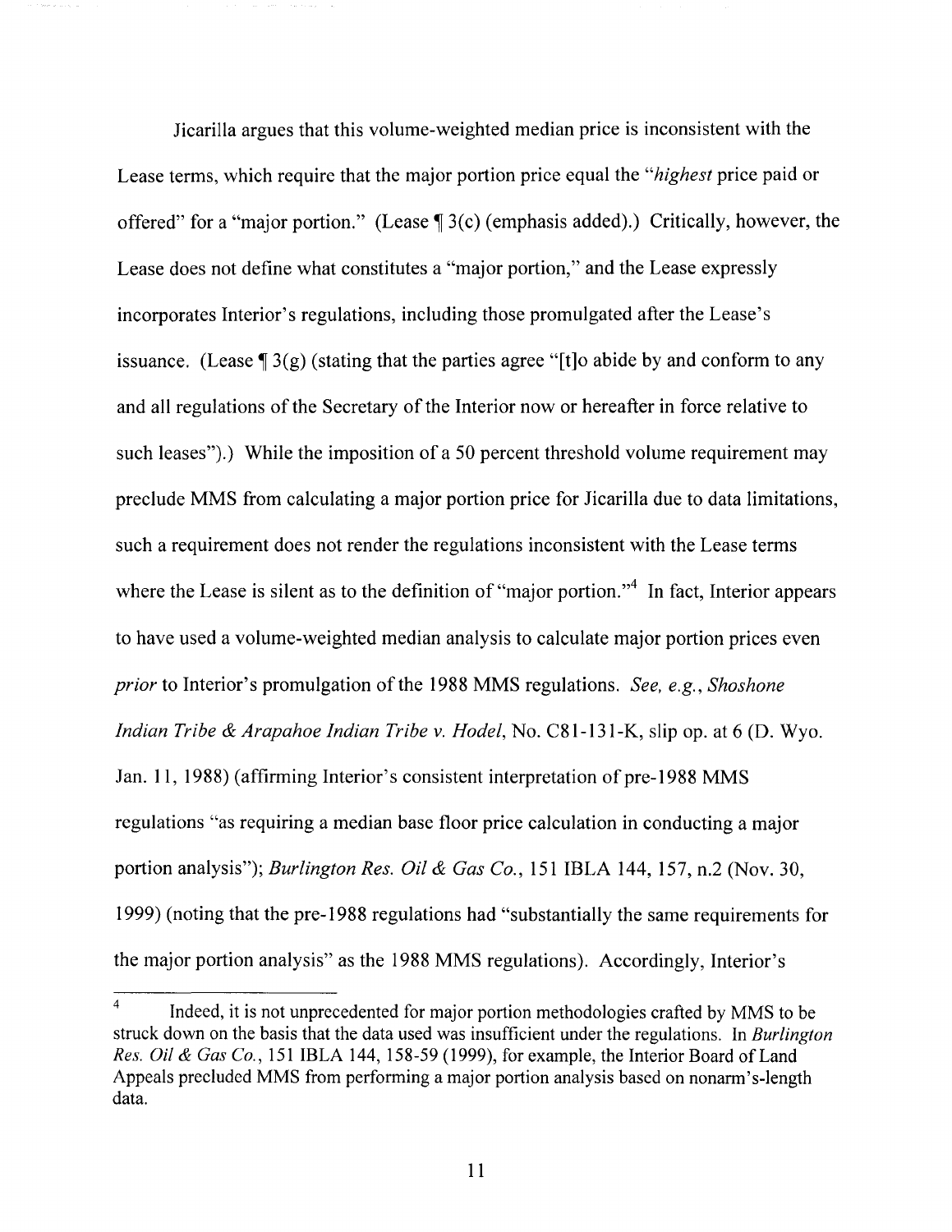determination in *Vastar* that the Lease terms and the 1988 MMS regulations were consistent is equally not reversable.

# **III. Interior's Fiduciary Duty to Jicarilla**

Finally, Jicarilla argues that even if Interior's consistency determination in *Vastar* was not erroneous, Interior's fiduciary duty to the tribe nevertheless required Interior to adhere to its prior determination in the *Bayless* decisions because that determination was reasonable and best served the tribe's interests. I disagree.

It is well-settled that "the Government in its dealings with Indian tribal property acts in a fiduciary capacity." *Cobell* v. *Norton,* 240 F.3d 1081, 1098 (D.C. Cir. 2001) (quoting *Lincoln* v. *Vigil,* 508 U.S. 182, 194 (1993)). Agencies' fiduciary responsibilities, however, are defined by the contours of the relevant statutes and regulations. *See United States* v. *Mitchell,* 463 U.S. 206, 224 (1983). Accordingly, while Interior's fiduciary duty requires that it choose that option among several that is in the best interests of the tribe, Interior's choice of options is limited to those that are "reasonable," *i.e.,* not arbitrary and capricious. *See Cobell,* 240 F.3d at 1099; *Jicarilla Apache Tribe* v. *Supron Energy Corp.,* 728 F.2d 1555, 1567 (lOth Cir. 1984) (Seymour, J., concurring in part and dissenting in part), *adopted as majority opinion as modified en banc*, 782 F.2d 855 (10th Cir. 1986) ("[W]hen faced with a decision for which there is more than one 'reasonable' choice as that term is used in administrative law, [the Secretary] must choose the alternative that is in the best interests of the Indian tribe.").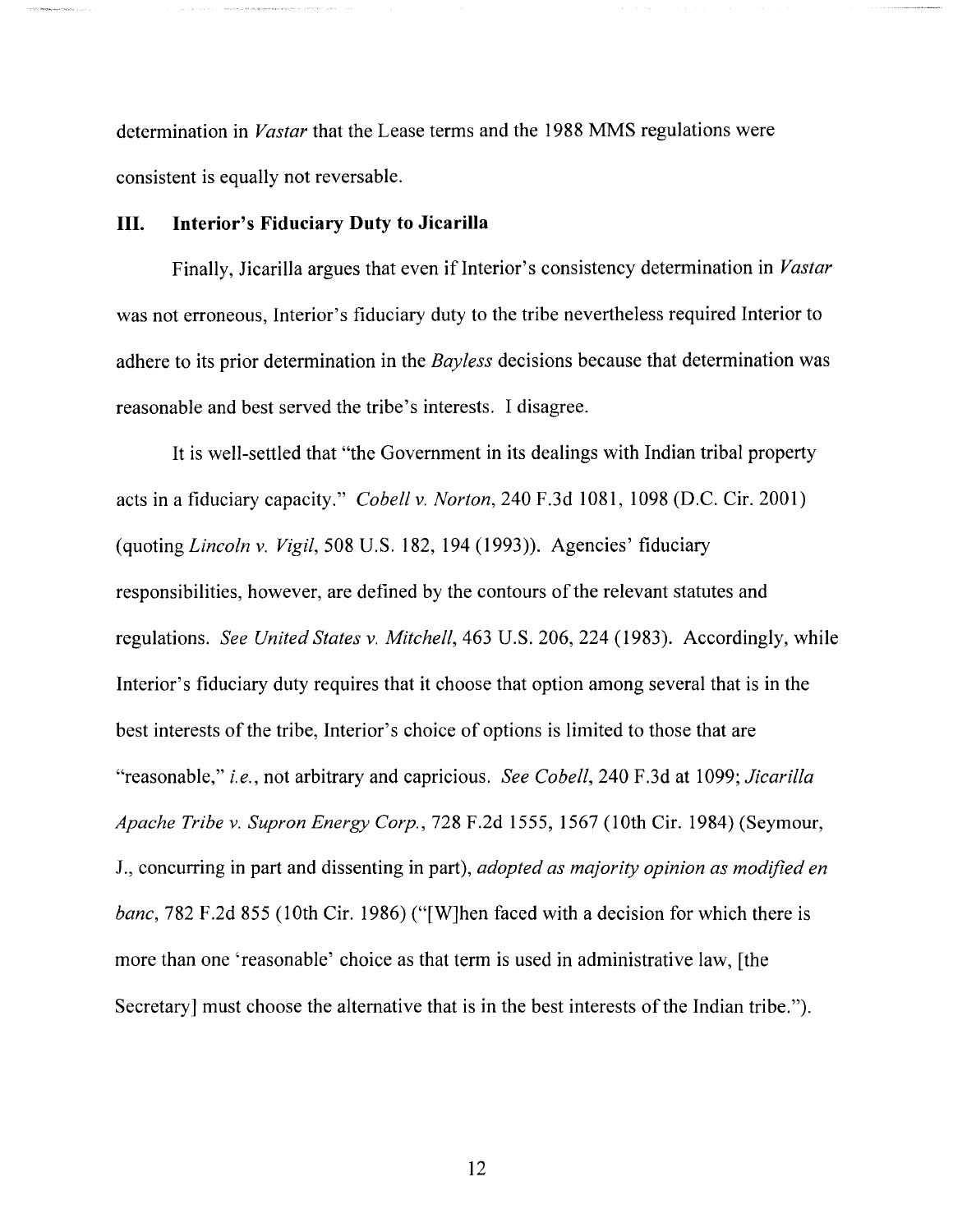Here, the Court agrees with Interior's determination in *Vastar* that the Jicarilla methodology did not conform to the 1988 MMS regulations and thus was not a "reasonable" option. *See Cherokee Nation a/Okla.* v. *Babbitt,* 117 F.3d 1489, 1499 (D.C. Cir. 1997) ("An agency is required to follow its own regulations.") As explained above, the Jicarilla methodology entailed extrapolating major portion prices from the RIK sales prices, which constituted, at most, 25 percent of the arm's-length gas sales from the Reservation. (A.R. 134-35; *Bayless* at 4.) The 1988 MMS regulations are clear, however, that a major portion price is "that price at which *50 percent* (by volume) plus 1 mcf of the gas (starting from the bottom [of the array of prices]) is sold." 30 C.F.R §§ 206.1 52(a)(3)(ii) and 206. 153(a)(3)(ii) (1988-1995) (emphasis added). In the *Bayless*  decisions, Interior sidestepped this discrepancy by finding the 1988 MMS regulations inconsistent with the Lease terms in light of MMS's lack of sufficient data to perform the analysis as required under the regulations. <sup>5</sup>*Bayless* at 5. However, as discussed above, the Lease terms and the 1988 MMS regulations are not inconsistent on their face, and while MMS retains significant discretion and has a duty to develop a major portion methodology that is in the tribe's best interest, that discretion and duty does not permit MMS to outright violate its own regulations. *See Pawnee* v. *United States,* 830 F.2d 187, 191, 192 (Fed. Cir. 1987) (tribes cannot compel Interior "to go contrary to and beyond

*Bayless* at 5 (emphasis added).

<sup>5</sup> In the *Bayless* decisions, Interior determined:

Where, as here, the method in the regulations does not arrive at the highest price paid or offered but rather at the a volume-weighted median price *based on data that are not appropriate for the Reservation ..., the regulations themselves* provide that the lease terms take precedence over the MMS regulations.